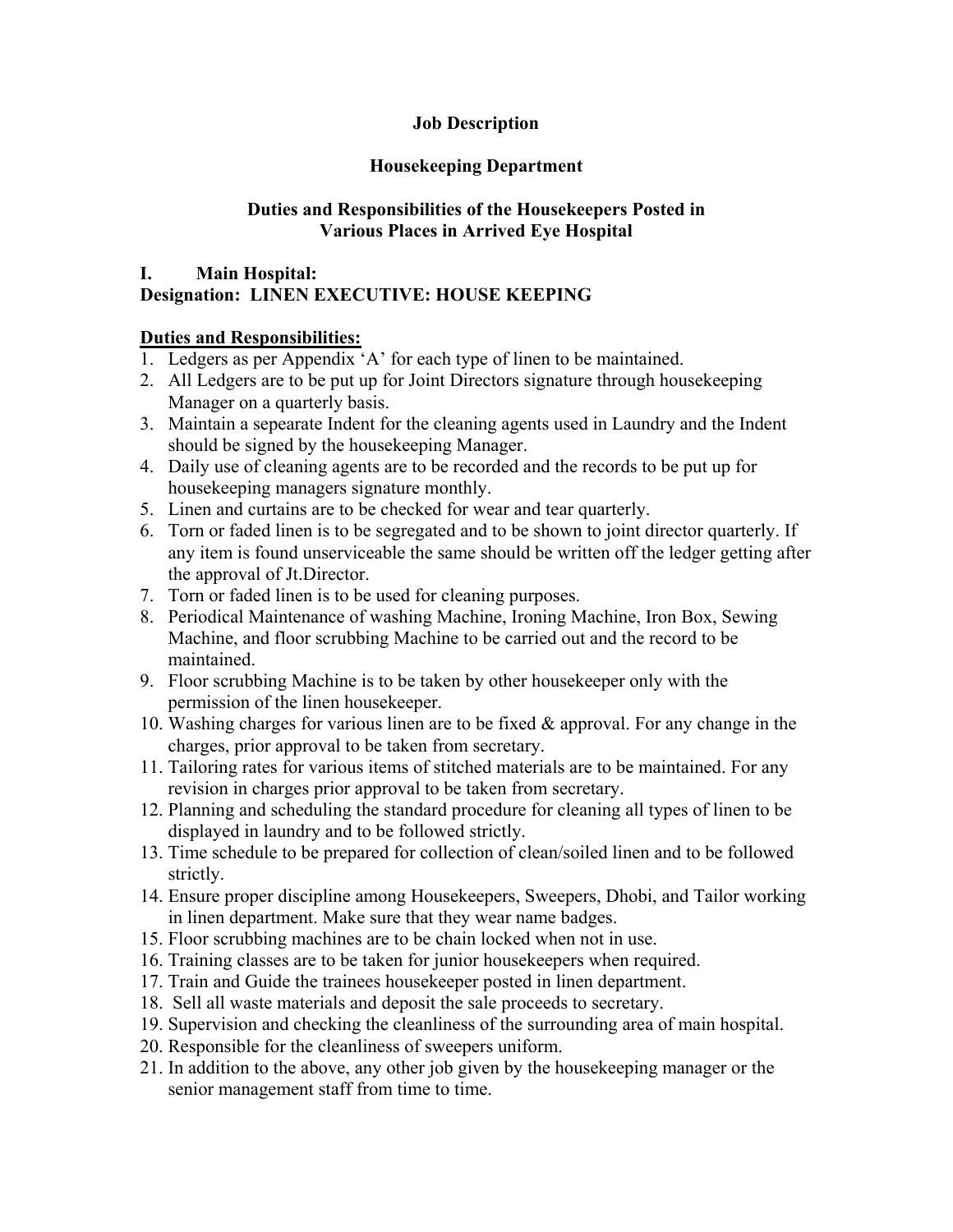### **II. Designation – Floor Executive: Housekeeping (Out patient departments & Basement Area)**

- 1. Supervision and checking the cleanliness of out patient departments and Basement area.
- 2. Maintenance of sweepers attendance Register, wage sheets, deployment, control and details for continuous duties.
- 3. Control over all keys of all departments in OPDS.
- 4. Preparing inventories for furniture and keeping records for their maintenance.
- 5. Indenting cleaning agents and equipments and ensure their proper use and keeping records.
- 6. To develop proper use of cleaning procedures.
- 7. Reporting and checking of all maintenance work.
- 8. Supervision of quality maintenance and infection control.
- 9. Ensure proper discipline of Housekeepers and sweepers working in out patient department and make sure that they wear name badge.
- 10. Planning and scheduling the standard procedures in writing for the proper care of all types of floors, walls, windows, furniture, bathrooms, Lavatories and other equipments to be prepared and follows trictly.
- 11. Maintenance of House Keeping department room and attending to phone calls promptly.
- 12. Make sure the tyre cart is secured and locked after working hours.
- 13. Disposal of refuse is to be monitored.
- 14. Training and taking classes for juniors
- 15. Experimenting new techniques and equipments for cleaning.
- 16. Maintenance details of continuous duties of housekeepers.
- 17. Maintenance responsible for the sweepers uniform collected after working hours from the sweepers.
- 18. Responsible for the cleaning schedule of freshwater tank, filters, coolers and septic Tanks and the cleaning & due dates are to be displayed in the boards as well as in the Register. The register shall be put up for Housekeeping managers signature every month.
- 19. Maintain the Leave list of all sweepers working in main hospital, free hospital, Laico and other supporting areas and day off Roster of sweepers working in OPDs.
- 20. Maintaining the checklist of furniture, electrical plumbing, carpentry and mason work in the OPDs.
- 21. In addition to the above, any other job given by the housekeeping manager or the senior management staff from time to time.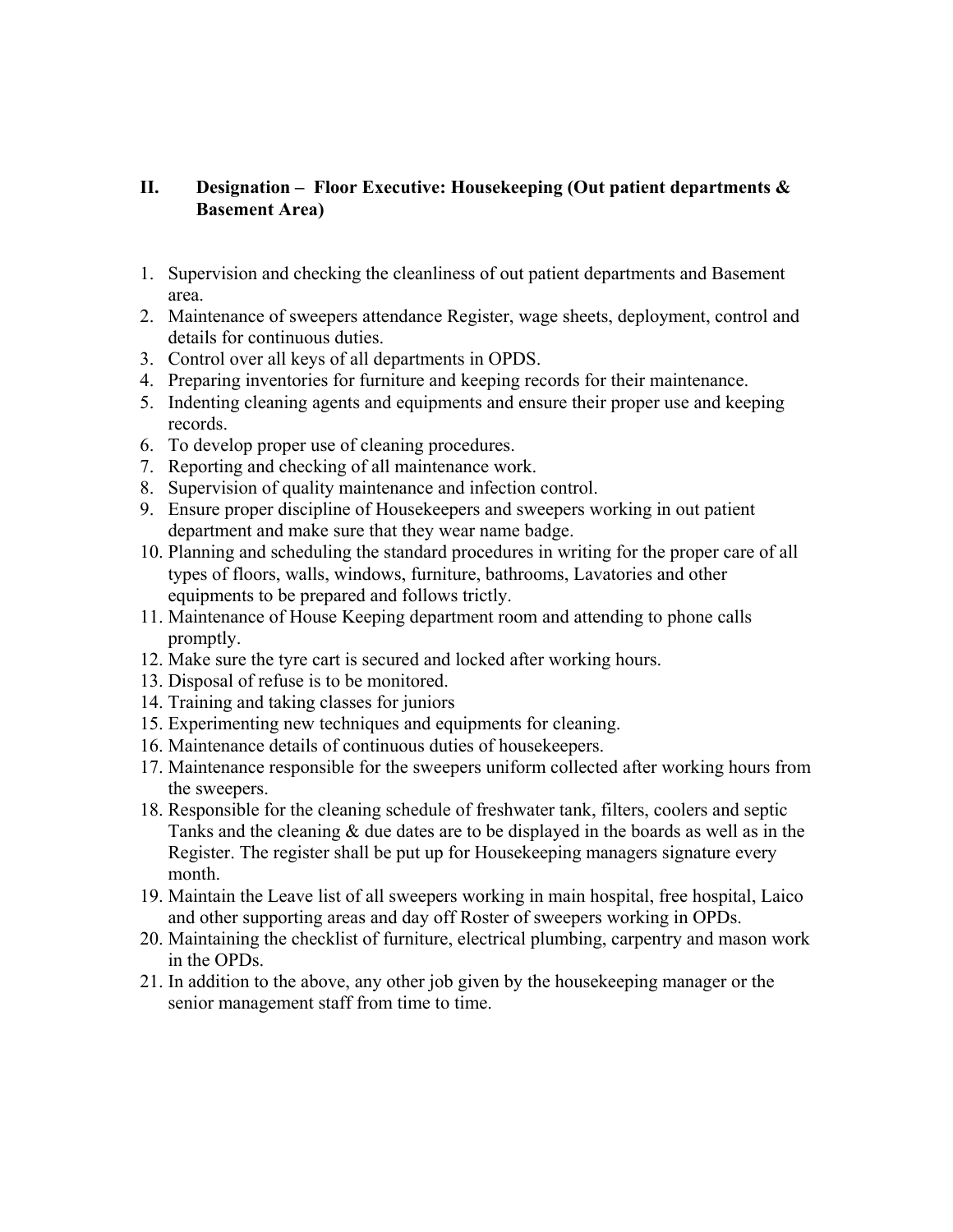# **III. Designation: - Ward Executive: Housekeeping (1st and 2<sup>nd</sup> floor of main hospital.).**

- 1. Supervision and checking the cleanliness of  $1<sup>st</sup>$  and  $2<sup>nd</sup>$  floor.
- 2. Control of all keys of  $1<sup>st</sup>$  and  $2<sup>nd</sup>$  Floor
- 3. Preparing inventories for  $1<sup>st</sup>$  and 2nd floor furniture and keeping records for their maintenance.
- 4. Indenting cleaning agents and equipments and ensure their proper use and keeping necessary records.
- 5. Supervision for quality maintenance and infection control.
- 6. Ensure proper discipline of housekeepers and sweepers in  $1<sup>st</sup>$  and  $2<sup>nd</sup>$  floor and make sure the wear name badges.
- 7. Planning and scheduling the standard procedures in writing for the proper care of all types of floors, walls, windows, furniture, bathrooms, lavatories and other equipments to be placed and to be followed strictly.
- 8. Attending to patients complaints
- 9. Development and standardization of newer and improved method of cleaning for better results at lower costs.
- 10. Take adequate precautions for controlling cross infections.
- 11. To assist in quality health care and patient care programme.
- 12. Ensure up keep and maintenance of hospital property.
- 13. Training and taking classes for juniors
- 14. Maintain day off roaster of sweepers in  $1<sup>st</sup>$  and  $2<sup>nd</sup>$  floor.
- 15. Responsible for the sweepers uniform collected after working hours from the sweepers of  $1<sup>st</sup>$  and  $2<sup>nd</sup>$  floor.
- 16.In addition to the above, any other job that may be assigned by the housekeeping Manager or the senior management staff from time to time.

# **IV. Designation – Ward Executive: Housekeeping**  $(3^{rd}$  **and**  $4^{th}$  **floor main hospital)**

- 1. Supervision and checking the cleanliness of  $3<sup>rd</sup>$  and  $4<sup>th</sup>$  floor.
- 2. Control of all keys of  $3<sup>rd</sup>$  and  $4<sup>th</sup>$  floor.
- 3. Preparing inventories for  $3<sup>rd</sup>$  and  $4<sup>th</sup>$  floor furniture and keeping records for their maintenance.
- 4. Indenting cleaning agents and equipments and ensure their proper use and keeping records.
- 5. Supervision for quality maintenance and infection control.
- 6. Ensure proper discipline of Housekeepers and sweepers in  $3<sup>rd</sup>$  and  $4<sup>th</sup>$  floor and make sure they wear name badges.
- 7. Planning and scheduling the standard procedures in writing for the proper care of all types of floors walls, windows, furniture, bathrooms lavatories and other equipments to be placed and to be followed strictly.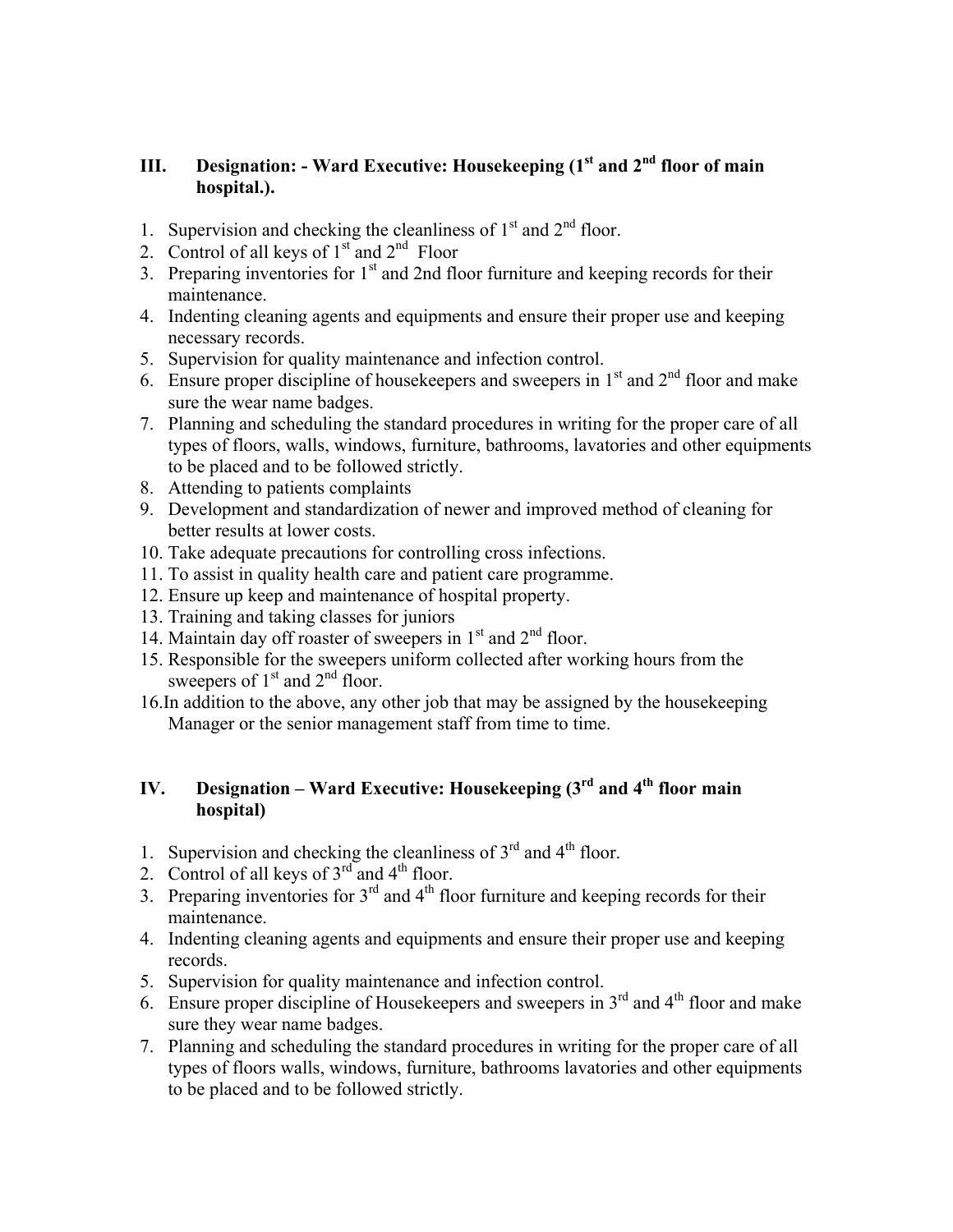- 8. Attending to patient's complaints.
- 9. Development and standardization of newer and improved method of cleaning for better results at lower costs.
- 10. Take adequate precautions in controlling cross infections.
- 11. To assist in quality health care and patient care programme
- 12. Ensure upkeep and maintenance of hospital property
- 13. Training and taking classes for juniors.
- 14. Maintain day off roster for sweepers in  $3<sup>rd</sup>$  and  $4<sup>th</sup>$  floor.
- 15. Responsible for the sweepers uniform collected after working hours from the sweepers of  $3<sup>rd</sup>$  and  $4<sup>th</sup>$  floor.
- 16. Maintaining the checklist of furniture, Electrical, plumbing, Carpenting and Mason works in  $3^{rd}$  and  $4^{th}$  floor.
- 17. In addition to the above, any other job that may be assigned by the housekeeping manager or the senior management staff from time to time.

## **V. Designation – Senior Trainees : Housekeeping (Compassion 503, Sincerity 143, Grace 140)**

- 1. Work under the supervision of executive Linen housekeeper.
- 2. Planning and scheduling the standard procedures for cleaning in writing and follow strictly.
- 3. Indenting cleaning agents, equipments and ensure the proper use and maintain their records.
- 4. Preparing inventories for furniture and keeping records for their maintenance.
- 5. Attend all theory and practical classes as per the programme.

### **VI. Designation – Senior trainees: Housekeeping (children hospital, Aspiration 27, Plot No.17)**

- 1. Work under the supervision of executive floor housekeeper OPDs.
- 2. Planning and scheduling the standard procedures for cleaning in writing and follow strictly.
- 3. Indenting cleaning agents, equipments and ensure the proper use and maintain their records.
- 4. Preparing inventories for furniture and keeping records for their maintenance.
- 5. Attend all theory and practical classes as per the programme.